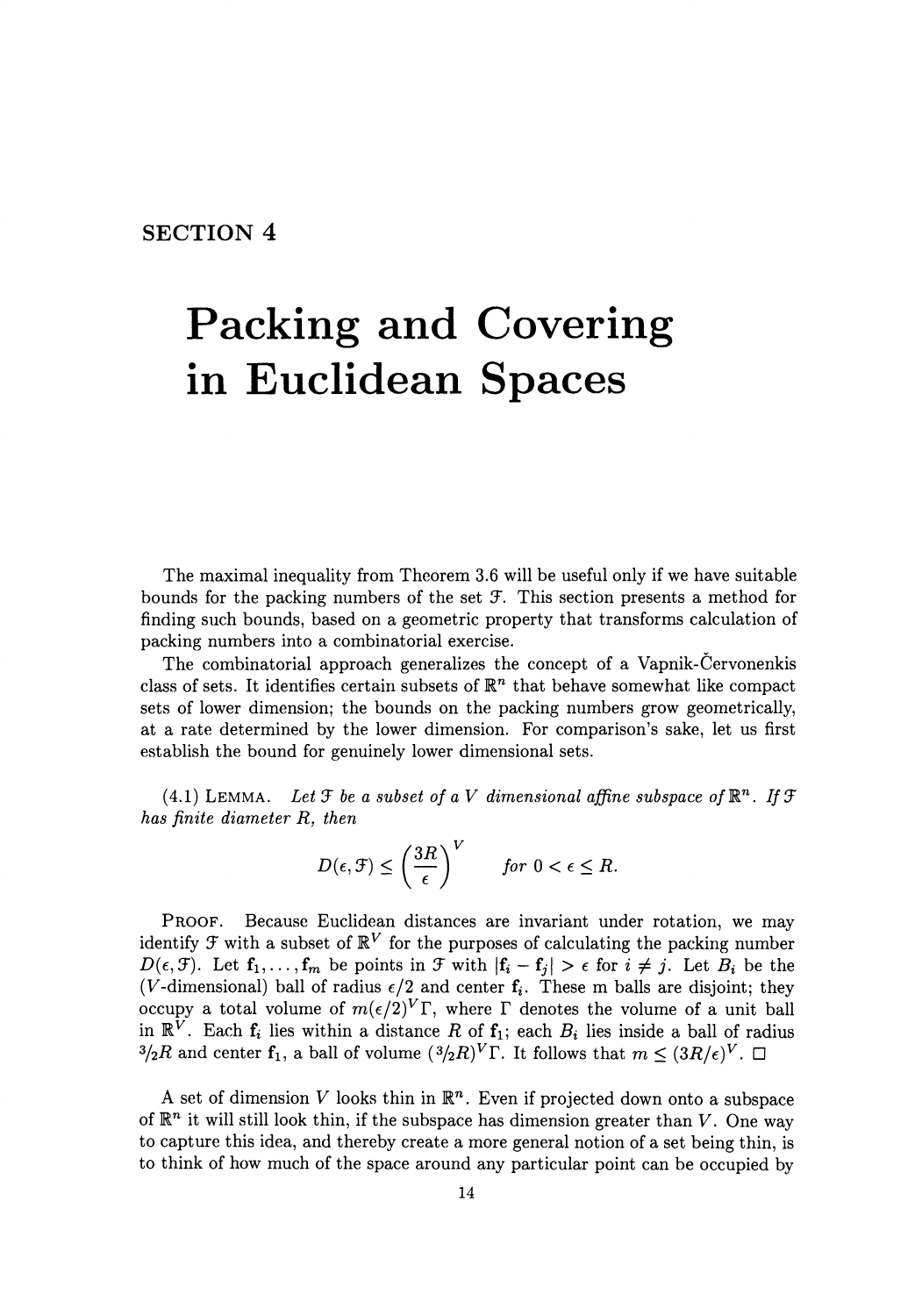the set. The formal concept involves the collection of  $2^k$  orthants about each point t in  $\mathbb{R}^k$  defined by means of all possible combinations of coordinatewise inequalities.

(4.2) DEFINITION. For each **t** in  $\mathbb{R}^k$  and each subset J of  $\{1, \ldots, k\}$ , define the  $J<sup>th</sup>$  orthant about **t** to consist of all those **x** in  $\mathbb{R}^k$  for which

$$
x_i > t_i \quad \text{if } i \in J,
$$
  

$$
x_i < t_i \quad \text{if } i \in J^c.
$$

A subset of  $\mathbb{R}^k$  will be said to *occupy* the  $J<sup>th</sup>$  orthant of **t** if it contains at least one point in that orthant. A subset will be said to *surround* **t** if it occupies all  $2^k$  of the orthants defined by **t.** 

There is a surprising connection between the packing numbers of a set in  $\mathbb{R}^n$  and the maximum number of orthants its lower dimensional projections can occupy. The projections that we use will differ slightly from the usual notion. For each k-tuple  $I = (i(1), \ldots, i(k))$  of integers from the range  $1, \ldots, n$ , call  $(x_{i(1)}, \ldots, x_{i(k)})$ the *I-projection* of the point  $(x_1, \ldots, x_n)$  in  $\mathbb{R}^n$ , even if the integers  $i(1), \ldots, i(k)$ are not all distinct. Call such a map into  $\mathbb{R}^k$  a *k*-dimensional coordinate projection. If all the integers are distinct, call it a *proper coordinate projection.* 

(4.3) DEFINITION. Say that a subset  $\mathcal F$  of  $\mathbb{R}^n$  has a *pseudodimension* of at most V if, for every point **t** in  $\mathbb{R}^{V+1}$ , no proper coordinate projection of  $\mathcal{F}$  can surround t.

The concept of pseudodimension bears careful examination. It requires a property for all possible choices of  $I = (i(1), \ldots, i(V + 1))$  from the range  $1, \ldots, n$ . For each such choice and for each **t** in  $\mathbb{R}^{V+1}$ , one must extract a J from I such that no  $f$  in  $f$  can satisfy the inequalities

$$
f_i > t_i \quad \text{for } i \in J,
$$
  

$$
f_i < t_i \quad \text{for } i \in I \setminus J.
$$

Clearly any duplication amongst the elements of  $I$  will make this task a triviality. Only for distinct integers  $i(1), \ldots, i(V + 1)$  must one expend energy to establish impossibility. That is why only proper projections need be considered.

If a set  $\mathcal F$  actually sits within an affine space of dimension V then it has pseudodimension at most  $V$ . To see this, notice that a  $(V+1)$ -dimensional projection of such an  $f$  must be a subset of an affine subspace  $A$  with dimension strictly less than  $V + 1$ . There exists a nontrivial vector  $\beta$  in  $\mathbb{R}^{V+1}$  and a constant  $\gamma$  such that  ${\boldsymbol{\beta}} \cdot {\boldsymbol{\alpha}} = \gamma$  for every  ${\boldsymbol{\alpha}}$  in A. We may assume that  $\beta_i > 0$  for at least one *i*. If t has  ${\beta} \cdot {\bf t} \leq \gamma$  it is impossible to find an  ${\alpha}$  in A such that

$$
\alpha_i < t_i \qquad \text{when } \beta_i > 0, \\
\alpha_i \ge t_i \qquad \text{when } \beta_i \le 0,
$$

for these inequalities would lead to the contradiction  $\gamma = \sum_i \beta_i \alpha_i < \sum_i \beta_i t_i \leq \gamma$ . If  $\beta \cdot t > \gamma$  we would interchange the roles of " $\beta_i > 0$ " and " $\overline{\beta_i} \leq 0$ " to reach a similar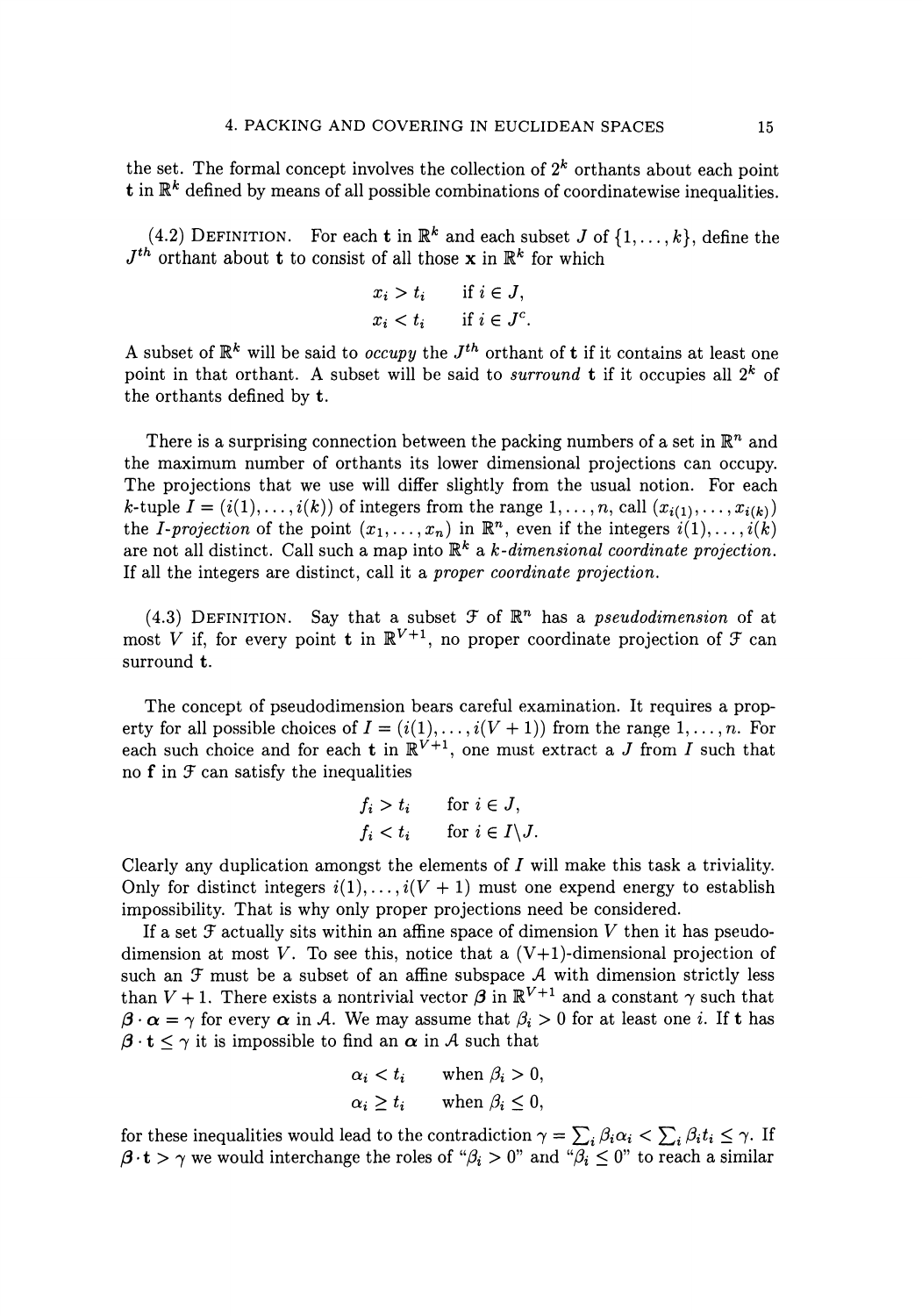contradiction. For the pseudodimension calculation we need the contradiction only for  $\alpha_i > t_i$ , but to establish the next result we need it for  $\alpha_i \geq t_i$  as well.

 $(4.4)$  LEMMA. *Suppose the coordinates of the points in*  $\mathcal F$  *can take only two values,*  $c_0$  and  $c_1$ . Suppose also that there is a V-dimensional vector subspace  $\Lambda$ *of*  $\mathbb{R}^n$  *with the property: for each*  $f \in \mathcal{F}$  *there is a*  $\lambda \in \Lambda$  *such that*  $f_i = c_1$  *if and only if*  $\lambda_i \geq 0$ . *Then*  $\mathcal{F}$  *has pseudodimension at most*  $V$ .

PROOF. We may assume that  $c_0 = 0$  and  $c_1 = 1$ . Suppose that some proper *I*-projection of  $\mathcal F$  surrounds a point **t** in  $\mathbb R^{V+1}$ . Each coordinate  $t_i$  must lie strictly between 0 and 1. The inequalities required for the projection of  $f$  to occupy the orthant corresponding to a subset J of I are

$$
f_i = 1 \quad \text{for } i \in J,
$$
  

$$
f_i = 0 \quad \text{for } i \in I \setminus J.
$$

That is,

 $\lambda_i \geq 0$  for  $i \in J$ ,  $\lambda_i < 0$  for  $i \in I \backslash J$ .

As shown above, there exists a  $J$  such that this system of inequalities cannot be satisfied.  $\Box$ 

The connection between pseudodimension and packing numbers is most easily expressed if we calculate the packing numbers not for the usual Euclidean, or  $\ell_2$ , distance on  $\mathbb{R}^n$ , but rather for the  $\ell_1$  distance that corresponds to the norm

$$
|\mathbf{x}|_1 = \sum_{i \leq n} |x_i|.
$$

To distinguish between the two metrics on  $\mathbb{R}^n$  let us add subscripts to our notation, writing  $D_1(\epsilon, \mathcal{F})$  for the  $\ell_1$  packing number of the set  $\mathcal{F}$ , and so on. [Notice that the  $\ell_1$  norm is not invariant under rotation. The invariance argument used in the proof of Lemma 4.1 would be invalid for  $\ell_1$  packing numbers.]

A set in  $\mathbb{R}^n$  of the form  $\prod_i [\alpha_i, \beta_i]$  is called a *box*. It has  $\ell_1$  diameter  $\sum_i (\beta_i - \alpha_i)$ . The smallest integer greater than a real number x is denoted by  $[x]$ .

(4.5) LEMMA. Let  $\mathcal F$  lie within a box of  $\ell_1$  diameter one in  $\mathbb{R}^n$ . If  $\mathcal F$  contains m *points, each pair separated by an*  $\ell_1$  *distance of at least*  $\epsilon$ *, then: for*  $k = \lfloor 2\epsilon^{-1} \log m \rfloor$ , *there exists a point* **t** in  $\mathbb{R}^k$  and a k-dimensional coordinate projection of  $\mathcal{F}$  that *occupies at least m orthants of* t.

**PROOF.** We may assume that the box has the form  $\prod_i [0, p_i]$ , where the  $p_i$  are nonnegative numbers summing to one. Partition  $[0, 1]$  into subintervals  $I_1, \ldots, I_n$ of lengths  $p_1, \ldots, p_n$ . Generate  $i(1), \ldots, i(k)$  and  $\mathbf{t} = (t_1, \ldots, t_k)$  randomly, from a set of independent Uniform[0,1] random variables  $U_1, \ldots, U_k$ , in the following way. If  $U_{\alpha}$  lands in the subinterval  $I_j$ , put  $i(\alpha)$  equal to j and  $t_{\alpha}$  equal to the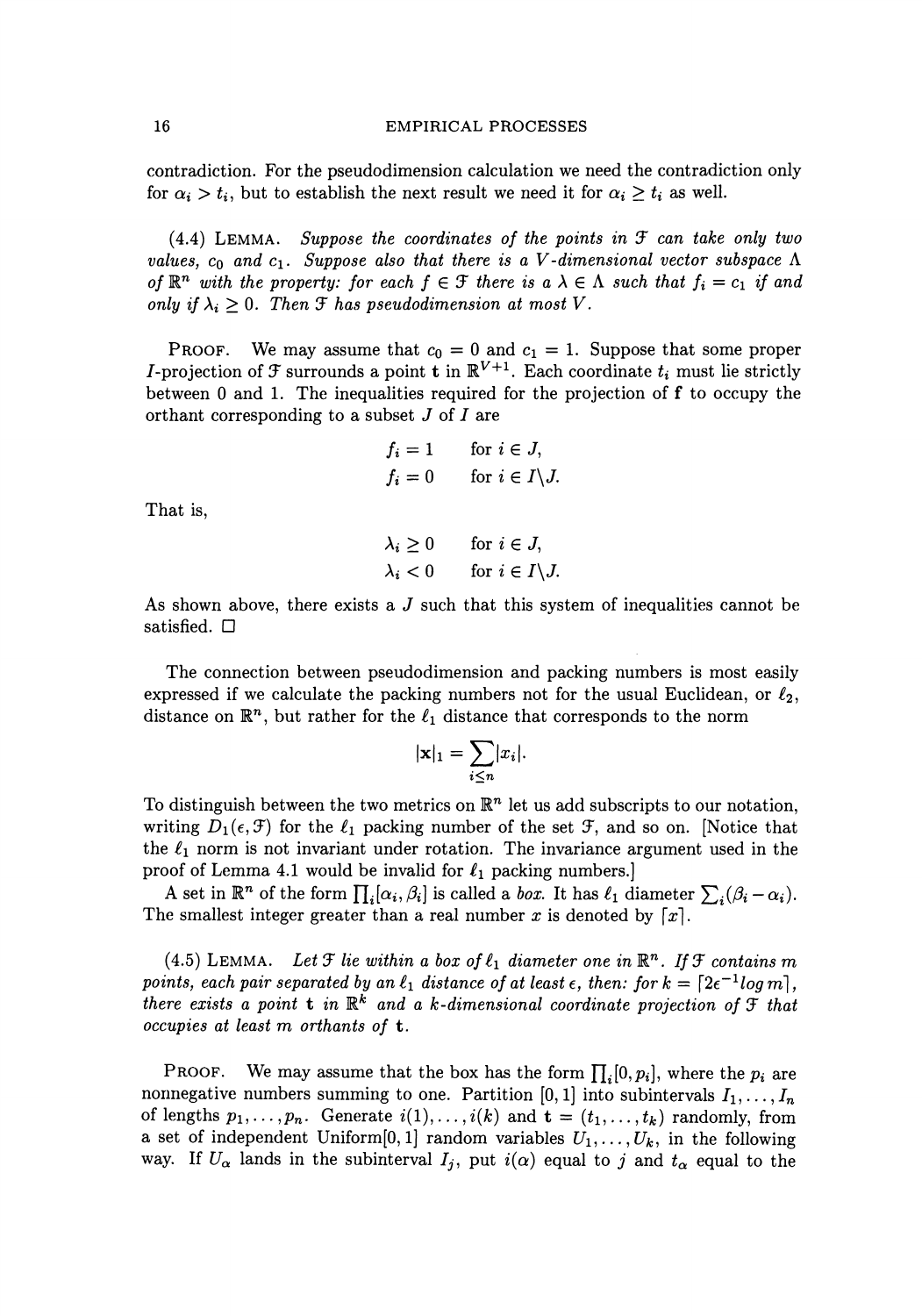distance of  $U_{\alpha}$  from the left endpoint of  $I_j$ . [That is, the method chooses edge i with probability  $p_i$ , then chooses  $t_i$  uniformly from the  $[0,p_i]$  interval.)

Let  $\mathcal{F}_0$  be the subset of  $\mathcal F$  consisting of the  $m$  points with the stated separation property. To each **f** in  $\mathcal{F}_0$  there corresponds a set of *n* points in  $[0, 1]$ : the *j<sup>th</sup>* lies in  $I_j$ , at a distance  $f_j$  from the left endpoint of that interval. The 2n points defined in this way by each pair f, g from  $\mathcal{F}_0$  form *n* subintervals of [0, 1], one in each  $I_j$ . The total length of the subintervals equals  $|{\bf f}-{\bf g}|_1$ , which is greater than  $\epsilon$ , by assumption. If  $U_{\alpha}$  lands within the interior of the subintervals, the coordinates  $f_{i(\alpha)}$  and  $g_{i(\alpha)}$  will be on opposite sides of  $t_{\alpha}$ ; the projections of f and g will then lie in different orthants of **t**. Each  $U_{\alpha}$  has probability at most  $1 - \epsilon$  of failing to separate f and g in this way. Therefore the projections have probability at most  $(1 - \epsilon)^k$  of lying in the same orthant of **t**.

Amongst the  $\binom{m}{2}$  possible pairs from  $\mathcal{F}_0$ , the probability that at least one pair of projections will occupy the same orthant of  $t$  is less than

$$
\binom{m}{2}(1-\epsilon)^k < \frac{1}{2}\,\exp(2\,\log\,m - k\epsilon).
$$

The value of *k* was chosen to make this probability strictly less than one. With positive probability the procedure will generate  $i(1), \ldots, i(k)$  and t with the desired properties.  $\Box$ 

Notice that the value of *k* does not depend on *n*, the dimension of the space  $\mathbb{R}^n$ in which the set  $f$  is embedded.

The next result relates the occupation of a large number of orthants in  $\mathbb{R}^k$  to the property that some lower-dimensional projection of the set completely surrounds some point. This will lead to a checkable criterion for an  $\mathcal{F}$  in  $\mathbb{R}^n$  to have packing numbers that increase at the same sort of geometric rate as for the low-dimensional set in Lemma 4.1. The result is a thinly disguised form of the celebrated Vapnik-Cervonenkis lemma.

 $(4.6)$  LEMMA. *A coordinate projection into*  $\mathbb{R}^k$  of a set with pseudodimension *at most V can occupy at most* 

$$
\binom{k}{0} + \binom{k}{1} + \dots + \binom{k}{V}
$$

*orthants about any point of*  $\mathbb{R}^k$ .

**PROOF.** Let  $\mathcal{H}$  be a set with pseudodimension at most V. Its projection into  $\mathbb{R}^k$ also has pseudodimension at most *V.* So without loss of generality we may assume that  $\mathcal{H} \subseteq \mathbb{R}^k$ . Let S denote the set of all k-tuples  $\sigma = (\sigma_1, \ldots, \sigma_k)$  with  $\sigma_i = \pm 1$ for each *i*. Identify the  $2^k$  orthants of t with the  $2^k$  vectors in S. The orthants of t that are occupied by  $\mathcal H$  correspond to a subset A of S. Suppose  $\#\mathcal A$  is strictly greater than the asserted bound, and then argue for a contradiction.

The vectors in S also index the proper coordinate projections on  $\mathbb{R}^k$ . Let us denote by  $\pi_{\sigma}$  the projection that discards all those coordinates for which  $\sigma_i = -1$ . The orthants of  $\pi_{\sigma}$ t correspond to vectors  $\eta$  in S with  $\eta \leq \sigma$ : we merely ignore those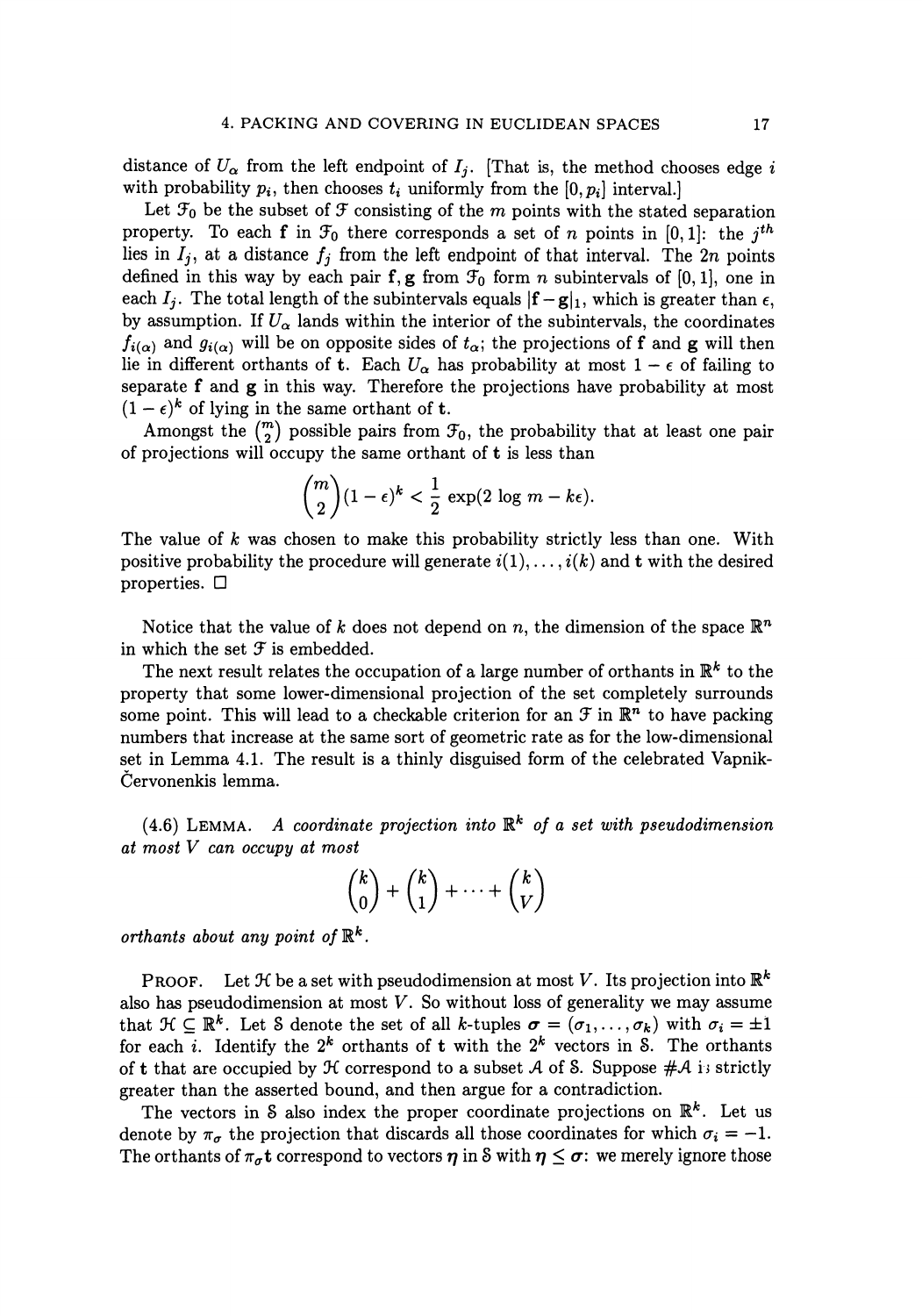## 18 EMPIRICAL PROCESSES

coordinates  $\eta_i$  for which  $\sigma_i = -1$ , then identify the orthants by means of the signs of the remaining  $\eta_i$ . For the projection  $\pi_{\sigma} \mathcal{H}$  to occupy the orthant corresponding to  $\eta$ , there must exist an  $\alpha$  in A such that  $\alpha_i = \eta_i$  whenever  $\sigma_i = +1$ ; that is,  $\alpha \wedge \sigma = n$ .

Let  $S_V$  denote the set of all vectors  $\sigma$  in S with  $\sigma_i = +1$  for at least  $V + 1$ coordinates. The assumption of pseudodimension at most *V* means that  $\pi_{\sigma} \mathcal{H}$  does not surround  $\pi_{\sigma}t$ , for every  $\sigma$  in  $\mathcal{S}_V$ . Thus for each  $\sigma$  in  $\mathcal{S}_V$  there exists an  $\eta(\sigma) \leq \sigma$ such that  $\alpha \wedge \sigma \neq \eta(\sigma)$  for every  $\alpha$  in *A*. For definiteness define  $\eta(\sigma) = \sigma$  for  $\sigma \notin S_V$ .

Invoke the Basic Combinatorial Lemma from Section 1 to obtain a one-to-one map  $\theta$  from S onto itself such that  $\theta(\sigma) \wedge \sigma = \eta(\sigma)$  for every  $\sigma$ . The assumption about the size of A ensures that

$$
\#\{\theta^{-1}(\alpha): \alpha \in \mathcal{A}\} \quad + \quad \#\mathcal{S}_V \quad > \quad 2^k,
$$

which implies that there exists an  $\alpha$  in *A* for which  $\theta^{-1}(\alpha) \in \mathcal{S}_V$ . But then, for that  $\alpha$ , we have

$$
\boldsymbol{\alpha} \wedge \theta^{-1}(\boldsymbol{\alpha}) \neq \eta(\theta^{-1}(\boldsymbol{\alpha})) = \theta(\theta^{-1}(\boldsymbol{\alpha})) \wedge \theta^{-1}(\boldsymbol{\alpha}),
$$

a contradiction that establishes the assertion of the lemma.  $\Box$ 

The *V* in the statement of the last lemma plays almost the same role as the dimension V in Lemma 4.1, which gave the  $O(\epsilon^{-V})$  bound on packing numbers. By combining the assertions of the last two lemmas we obtain the corresponding bound in terms of the pseudodimension.

 $(4.7)$  THEOREM. Let  $\mathcal F$  have pseudodimension at most V and lie within a box of  $\ell_1$  diameter one in  $\mathbb{R}^n$ . Then there exist constants A and W, depending only on *V, such that*   $\overline{117}$ 

$$
D_1(\epsilon, \mathcal{F}) \le A \left(\frac{1}{\epsilon}\right)^W \qquad \text{for } 0 < \epsilon \le 1.
$$

**PROOF.** Fix  $0 < \epsilon \leq 1$ . Let  $m = D_1(\epsilon, \mathcal{F})$ . Choose  $k = \lfloor 2\epsilon^{-1} \log m \rfloor$  as in Lemma 4.5. From Lemma 4.6,

$$
\binom{k}{0} + \cdots + \binom{k}{V} \geq m.
$$

The left-hand side of this inequality is a polynomial of degree *V* in *k;* it is smaller than  $(1 + V)k^V$ . [There is not much to be gained at this stage by a more precise upper bound.] Thus

$$
(1+V)\left(\frac{1+2\log m}{\epsilon}\right)^V \ge m,
$$

whence

$$
\frac{(1+V)}{\epsilon^V}\geq \frac{m}{(1+2\log\,m)^V}.
$$

For some positive constant  $C$  depending on  $V$ , the right-hand side is greater than  $C\sqrt{m}$ , for all positive integers *m*. The asserted inequality holds if we take  $A = (1 + V)^2 / C^2$  and  $W = 2V$ .  $\Box$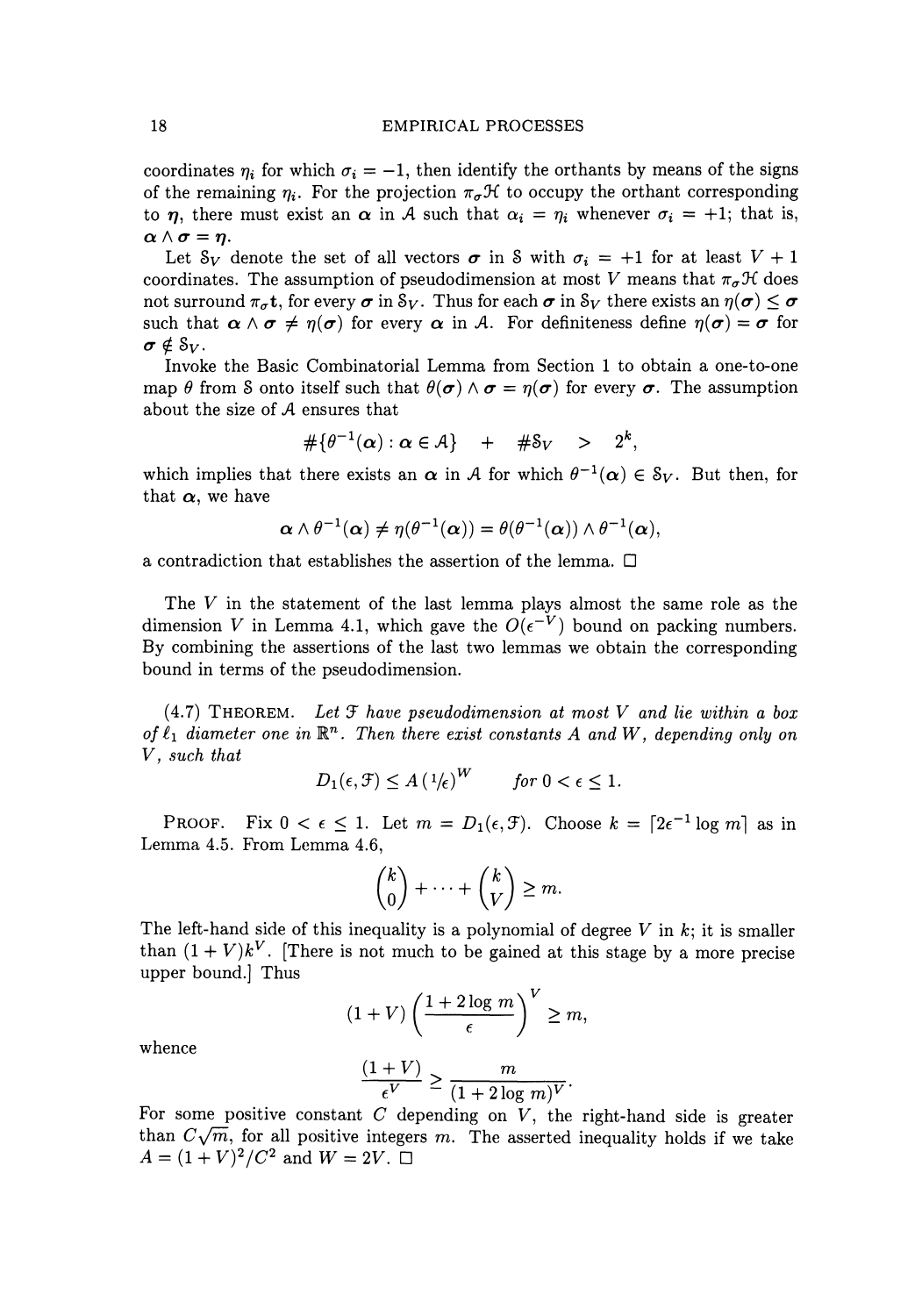For the sake of comparison with Lemma 4.1, let us see what sort of bound is given by Theorem 4.7 when  $\mathcal F$  is contained within a V-dimensional affine subspace of  $\mathbb{R}^n$ . If F also lies within an  $\ell_1$  box of diameter one, the argument from the proof of Theorem 4.7 gives packing numbers that grow as  $O(\epsilon^{-W})$ , for  $W = 2V$ . We could reduce *W* to any constant slightly larger than *V*. [Use  $Cm^{1-\delta}$ , for some tiny positive  $\delta$ , instead of  $C\sqrt{m}$ , in the proof.] This falls just slightly short of the  $O(\epsilon^{-V})$  bound from Lemma 4.1.

Theorem 4.7 has a slightly more general version that exploits an invariance property of orthants. For each vector  $\alpha = (\alpha_1, \ldots, \alpha_n)$  of nonnegative constants, and each f in  $\mathbb{R}^n$ , define the pointwise product  $\alpha \odot f$  to be the vector in  $\mathbb{R}^n$  with  $i^{th}$ coordinate  $\alpha_i f_i$ . Write  $\alpha \odot \mathcal{F}$  to denote the set of all vectors  $\alpha \odot f$  with f in  $\mathcal{F}$ . At least when  $\alpha_i > 0$  for every i, a trivial, but significant, property of orthants is:  $\mathcal F$ *occupies orthant J of t if and only if*  $\alpha \odot \mathcal{F}$  *occupies orthant J of*  $\alpha \odot t$ . Similarly, if some coordinate projection of  $\mathcal F$  cannot surround a point t then the corresponding coordinate projection of  $\alpha \odot \mathcal{F}$  cannot surround  $\alpha \odot \mathbf{t}$ . The key requirement of the theorem is unaffected by such coordinate rescalings. We can rescale any bounded set  $\mathcal F$  with an *envelope* **F**—that is, a vector such that  $|f_i| \leq F_i$  for each  $f \in \mathcal F$  and each *i*---- to lie within a box of  $\ell_1$  diameter one, and then invoke the theorem.

(4.8) THEOREM. Let  $\mathcal F$  be a bounded subset of  $\mathbb{R}^n$  with envelope **F** and pseudo*dimension at most V. Then there exist constants A and W, depending only on V, such that* 

$$
D_1(\epsilon|\alpha \odot \mathbf{F}|_1, \alpha \odot \mathcal{F}) \leq A \left(\frac{1}{\epsilon}\right)^W \quad \text{for } 0 < \epsilon \leq 1,
$$

*for every rescaling vector*  $\alpha$  *of non-negative constants.* 

PROOF. We may assume  $\alpha_i > 0$  for every i. (The cases where some  $\alpha_i$  are zero correspond to an initial projection of  $\mathcal F$  into a lower dimensional coordinate subspace.) Apply Theorem 4.7 to the rescaled set  $\mathcal{F}^*$  consisting of vectors  $f^*$  with coordinates

$$
f_i^* = \frac{\alpha_i f_i}{2 \sum_j \alpha_j F_j}.
$$

Then observe that, for vectors in  $\mathcal{F}^*$ ,

$$
|f^*-g^*|_1 > \epsilon/2 \qquad \text{if and only if} \qquad |\alpha \odot f - \alpha \odot g|_1 > \epsilon |\alpha \odot F|_1.
$$

Absorb the extra factor of  $2^W$  into the constant *A*.  $\Box$ 

Sets with an  $O(\epsilon^{-W})$  bound on packing numbers arise in many problems, as will become apparent in the sections on applications. The main role of the pseudodimension of a set  $\mathcal F$  will be to provide such a geometric rate of growth for packing numbers of  $\mathcal F$ . It also applies to *any subclass of*  $\mathcal F$  *under its natural envelope.* For subclasses with small natural envelopes, this method sometimes leads to bounds unattainable by other methods.

The added generality of an inequality that holds uniformly over all rescaling vectors allows us to move back and forth between  $\ell_1$  and  $\ell_2$  packing numbers. The bounds from Theorem 4.8 will translate into bounds on  $\ell_2$  packing numbers suitable for the chaining arguments in the Section 3.